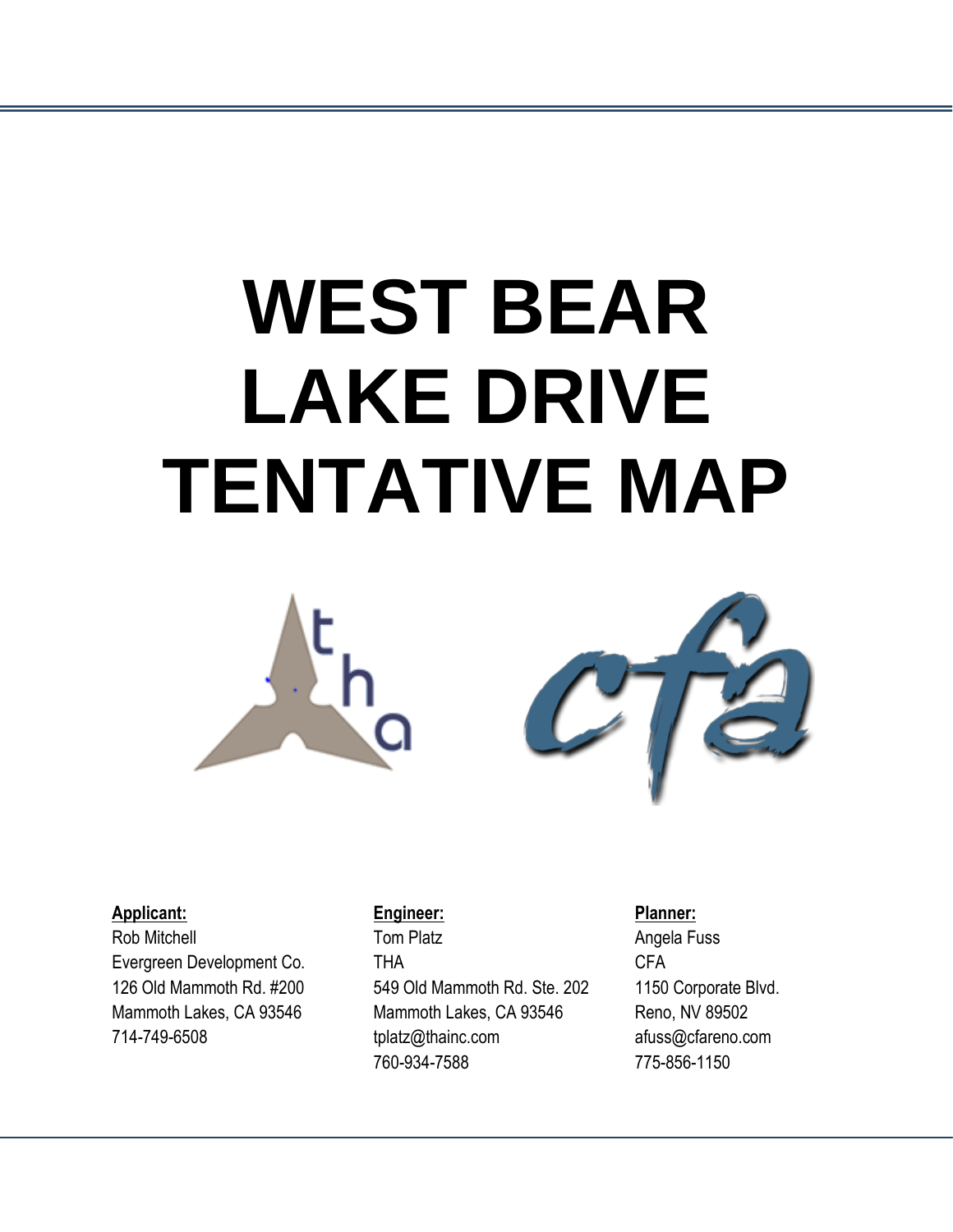#### **PROJECT PURPOSE**

The West Bear Lake Drive Tentative Map is a request to create 13 separate lots. Twelve lots will measure approximately 1 acre in size, and be used for multi-family residential development. The remainder lot, measuring over 3 acres in size, will be developed with a hotel. The purpose and intent of the project is to:

- Create a larger lot multi-family residential neighborhood that maintains the scenic integrity of the area.
- Promote quality development consistent with the goals and policies of the Mammoth Lakes General Plan and the Lodestar Master Plan.
- Promote a community that nurtures a unique sense of place with a sensitive contract to traditional neighborhood design.



- Provide for a sustainable community design that includes building citing, tree preservation and minimal grading.
- Provide for a resort destination that enhances the neighborhood and supports economic vitality in the community.
- Attract visitors and property owners who stay in town for one to two weeks at a time, rather than 2- 3 days, thereby attracting a more diverse demographic to Mammoth.

## **PROJECT LOCATION**

The property is located on parcel (APN's 033-380-004-000) situated west of Sierra Star Parkway, at the terminus of West Bear Lake Drive. The ±14.83 acre site is currently undeveloped and is populated with dense mature trees. The surrounding property includes two acres that house the Sierra Star Club House to the south, Bear Lake to the west, Woodwinds Condominium development to the northwest, Solstice multifamily residential development to the southeast and John Hooper's single family residential development to the east. The golf course also abuts the property on the north, east, south and west sides. This property is part of Development Area 5 in the Lodestar at Mammoth Master Plan. The property has both a zoning and land use designation of Resort.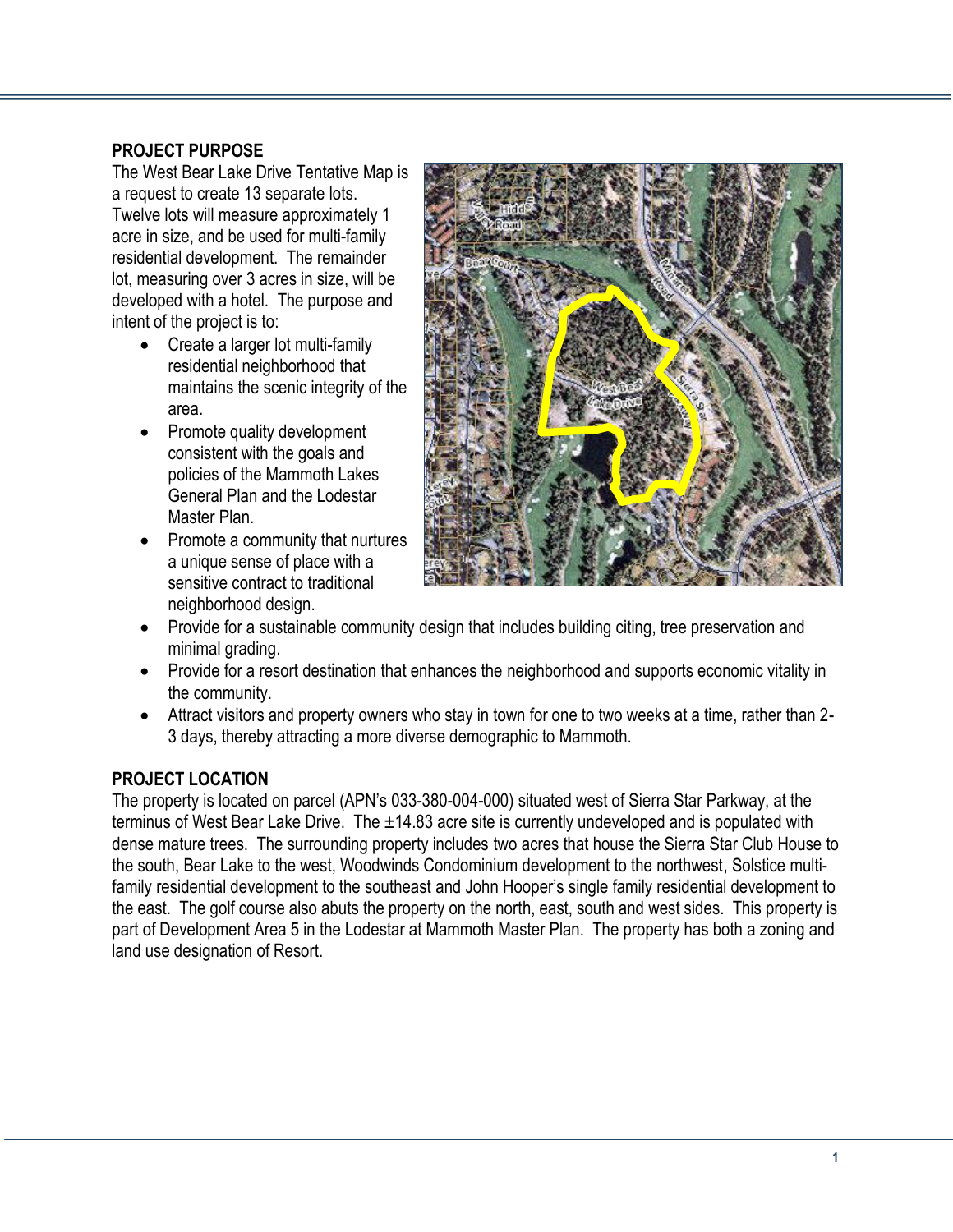| SURROUNDING LAND USES AND ZONING TABLE |               |                                        |  |
|----------------------------------------|---------------|----------------------------------------|--|
| <b>LOCATION</b>                        | <b>ZONING</b> | <b>LAND USE</b>                        |  |
| North                                  |               | <b>Golf Course</b>                     |  |
| South                                  |               | Sierra Star Club House, Golf<br>Course |  |
| East                                   |               | Solstice Residential, Golf Course      |  |
| West                                   |               | Woodwinds Residential, Golf<br>Course  |  |

#### **PROJECT DESCRIPTION**

The project has been designed to allow for custom multi-family development on the 12 lots and a hotel/resort on the remainder lot, located adjacent to the club house, which is located on two acre's. Per the Lodestar Master Plan, single-family detached dwelling units are only permitted in Development Area 5 located south of West Bear Lake Drive. Multi-family structures with four or fewer dwelling units per structure are permitted within all of Development Area 5. The specific lot layout and product type will be determined at a future time.

A full service hotel with conference and meeting facilities within or in proximity to the hotel is also permitted in Development Area 5. The remainder parcel, measuring 3.3 acres in size, will accommodate the resort project. For example, a four acre site can accommodate a 5 story hotel with approximately 300 hotel rooms and two floors of underground parking. The proposed hotel site can be intensified by expanding into lots 11 & 12 (2 acres) or by expanding south, and increasing the lot size by another 2 acres, and working with the Sierra Star Club House property. The hotel lot has the potential to be expanded to 7 acres in size.

The intent of the project is to create a built environment that will complement, not dominate the natural environment. This is achieved through planning the site and design of buildings to preserve the maximum amount of open space, trees and natural features. The one acre multi-family lot configuration allows for flexibility in building design and product.

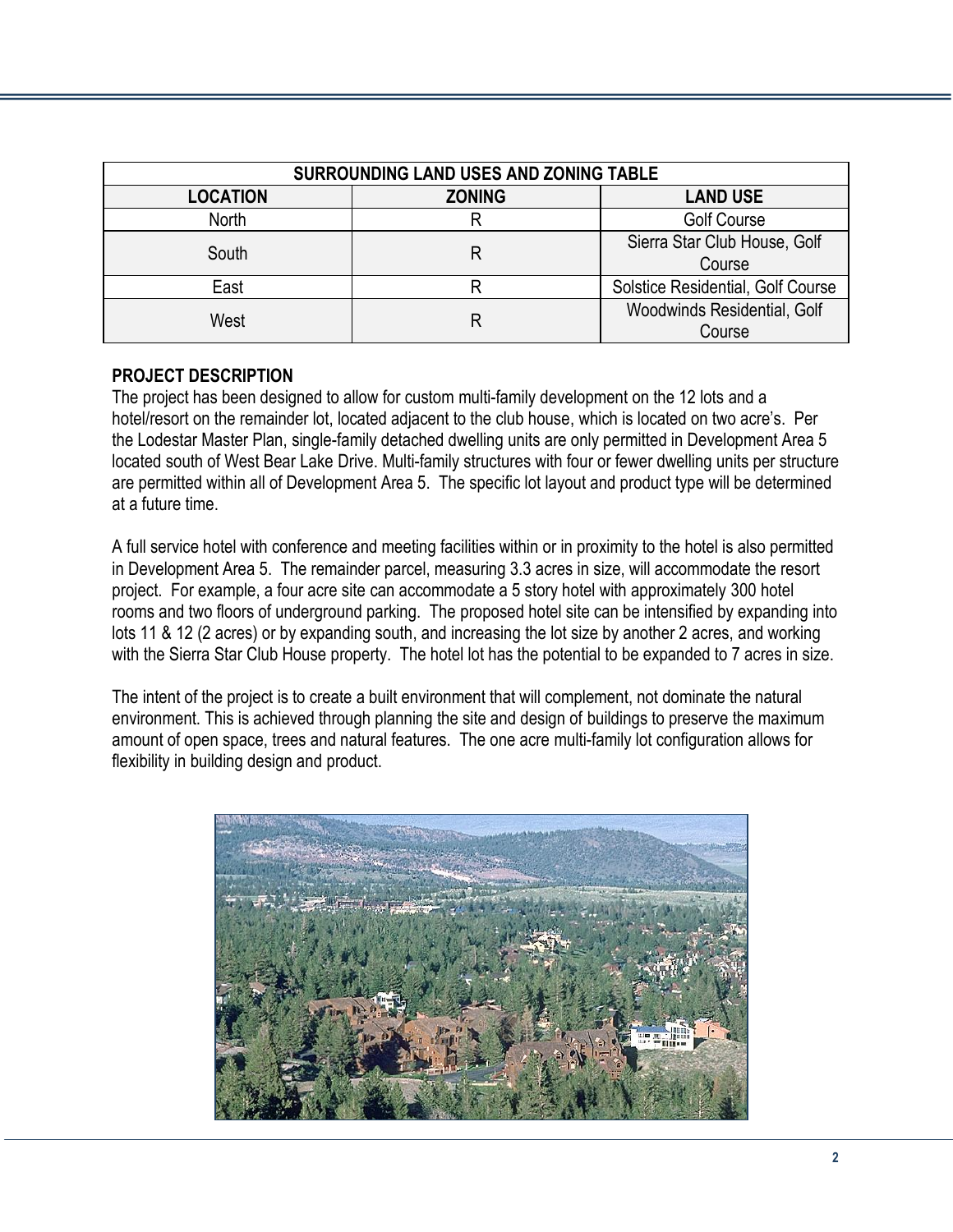| <b>West Bear Lake Drive Tentative Map</b> |                       |  |
|-------------------------------------------|-----------------------|--|
| Lot $#$                                   | <b>Square Footage</b> |  |
| Lot 1                                     | 39,128 SF             |  |
| Lot 2                                     | 39,135 SF             |  |
| Lot 3                                     | 40,052 SF             |  |
| Lot 4                                     | 39,165 SF             |  |
| Lot 5                                     | 39,395 SF             |  |
| Lot 6                                     | 39,092 SF             |  |
| Lot 7                                     | 43,643 SF             |  |
| Lot 8                                     | 50,519 SF             |  |
| Lot 9                                     | 44,464 SF             |  |
| Lot 10                                    | 39,773 SF             |  |
| Lot 11                                    | 43,987 SF             |  |
| Lot 12                                    | 43,564 SF             |  |
| Remainder Lot (Hotel)                     | 3.31 AC               |  |

#### **RESIDENTIAL ZONING COMPLIANCE SUMMARY**

The proposed project is consistent with all applicable zoning requirements of the Resort zoning and the Lodestar Master Plan. Development Area 5 will allow for up to 200 dwelling units and 500 hotel guest rooms. The proposed project is within the maximum density calculations of the permitted dwelling units and hotel rooms. Sierra Star Parkway and West Bear Lake Drive are both existing roadways and have adequate capacity to meet the needs of the proposed development. Storm drain lines, water and sewer lines and dry utilities (electric, cable TV and telephone) will service the project within the public right-of-way. Specific grading, drainage and site landscaping will be determined at building permit stage. No buildings are proposed with this application.

| <b>ZONING CONSISTENCY TABLE</b>      |                                            |  |
|--------------------------------------|--------------------------------------------|--|
| <b>General Information</b>           |                                            |  |
| <b>General Plan</b>                  | Resort                                     |  |
|                                      | (Development Area 5, Lodestar Master Plan) |  |
| Zoning                               | Resort                                     |  |
| <b>Development Standards</b>         | <b>Provided</b>                            |  |
| Density                              | To be determined at building permit        |  |
| Building Height (65 feet maximum)    | To be determined at building permit        |  |
| Lot Size                             | Average lot size of $±1$ acre              |  |
|                                      | Hotel site: 3.3 acres                      |  |
| <b>Setbacks</b>                      | To be determined at building permit        |  |
| <b>Building Separation</b>           | To be determined at building permit        |  |
| Site Coverage (70% maximum)          | To be determine at building permit         |  |
| <b>Building Footprint (No Limit)</b> | To be determine at building permit         |  |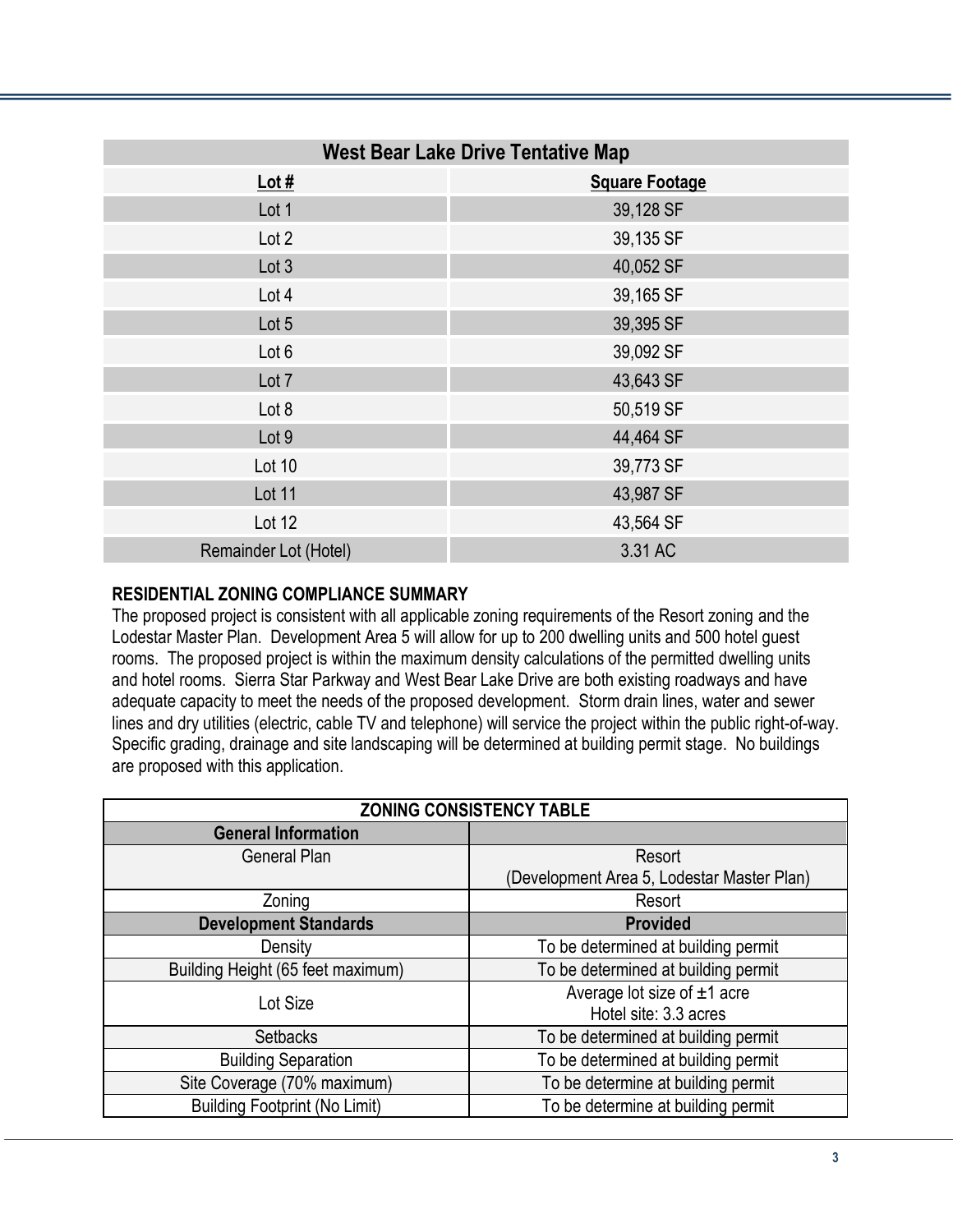## **ENVIRONMENTAL INFORMATION FORM**

The proposed development is less dense than the original development concept. A CEQA has already been done on the site and is still relevant today. The only difference is that impacts will be less than what was originally shown for development of the site.

#### **GENERAL PLAN CONFORMANCE ANALYSIS**

The West Bear Lake Drive Tentative Map conforms to the following goals and policies of the General Plan:

#### **Economy**

E.1. Be a premier destination community in order to achieve a sustainable year-round economy. E.1.K. Policy: Encourage resort development and transient accommodations to partner in cooperative marketing.

E.2. Achieve sustainable tourism by building on the area's natural beauty, recreational, cultural, and historic assets.

*The ±3.3 acre remainder parcel will be used for a hotel/resort use. A four acre site can accommodate a five story hotel with 300 rooms and two floors of underground parking. If additional acreage is needed, the adjacent one acre parcels (lots 11 and 12) can be merged with the 3.3 acre parcel. Additionally, the adjacent two acre property to the south is currently used as the club house. The combined site's could work together to create a seven acre resort destination that provides for a with hotel and golf amenities. The future expansion could allow for substantially more than 300 hotel rooms. While this concept is not a part of the proposed project, it is a worthwhile concept for future discussions between the landowners.* 

#### **Arts, Culture, Heritage and Natural History**

A.1. Be stewards of Mammoth's unique natural environment.

*Mammoth is known for being a mountain resort community. This is evident by the abundance of natural vegetation including coniferous trees. The proposed development allows for that unique environment to be kept in its natural state by preserving those trees, to the extent possible and also adding development.* 

## **Community Design**

C.1. Improve and enhance the community's unique character by requiring a high standard of design in all development in Mammoth Lakes.

C.2. Design the man-made environment to complement, not dominate, the natural environment.

C.2.D. Policy: Preserve and enhance special qualities of districts through focused attention on land use, community design and economic development.

C.2. I. Policy: Achieve highest quality development that complements the natural surroundings by developing and enforcing design standards and guidelines.

C.2.M. Policy: Enhance community character by ensuring that all development, regardless of scale or density, maximizes provision of all types of open space, particularly scenic open space.

C.2.N. Policy: Plan the siting and design of buildings to preserve the maximum amount of open space, trees and natural features to be consistent with themes and district character.

C.2.U. Policy: Require unique, authentic and diverse design that conveys innovation and creativity and discourages architectural monotony.

C.4. Be stewards of natural and scenic resources essential to community image and character.